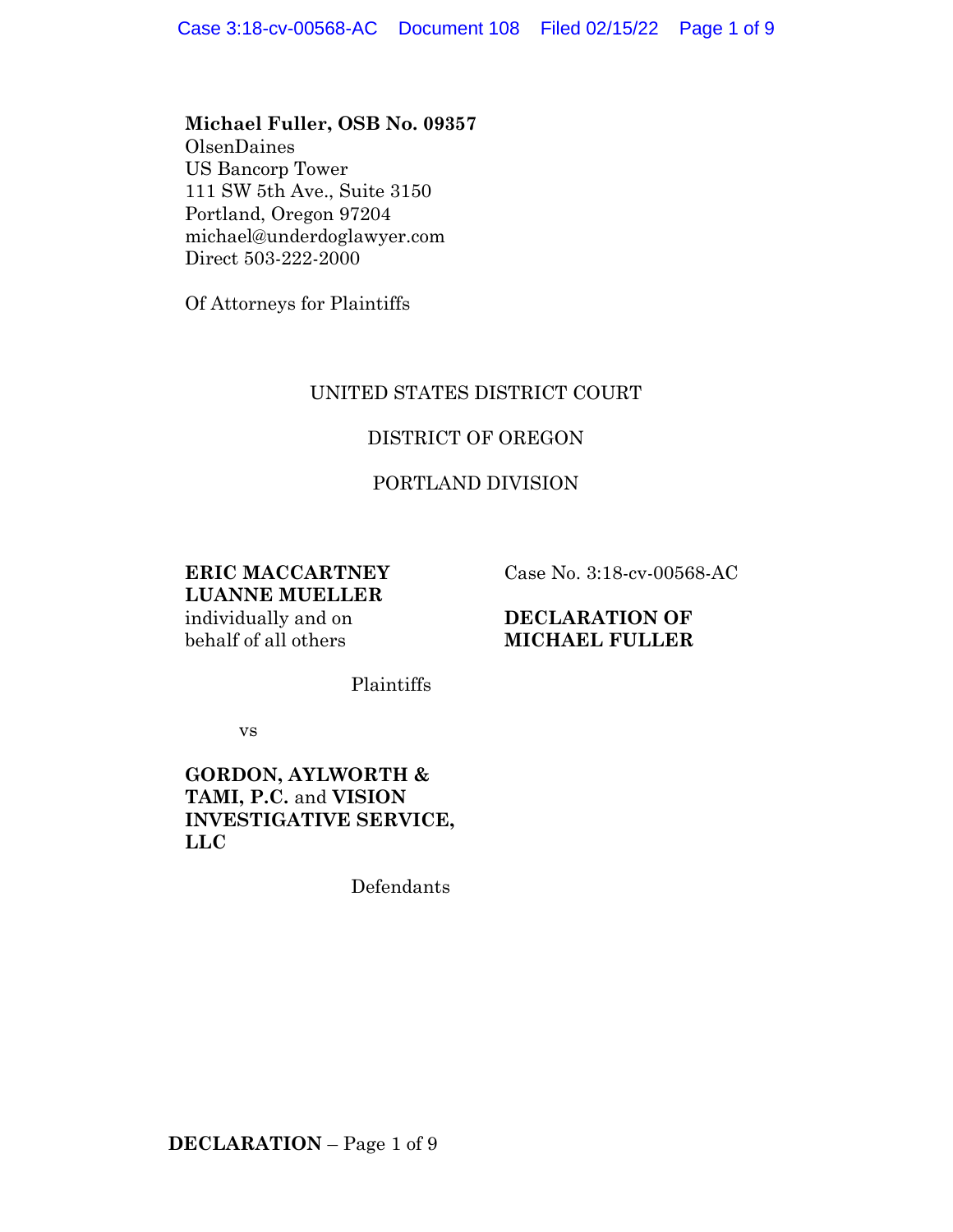#### **DECLARATION**

- I, Michael Fuller, declare the following under penalty of perjury:
- **1.** I write this declaration solely to address a few incorrect claims made by defendants in their objections to Class Counsel's fee motion.
- **2.** On page 1, defendants claim that they settled this action "to buy peace and finality". This is incorrect. If the case settled solely to buy peace, defendants would not have agreed to pay maximum damages to each class member. Defendants did not buy peace – defendants agreed to a full surrender, on terms comparable to a full plaintiffs' verdict at trial. Further, if the case settled solely to buy finality, defendants would have made their offer before spending considerable attorney time and resources over the course of two years filing various unsuccessful motions to dismiss the case on legal technicalities. To the contrary, defendants' insurance claims adjuster settled this action because discovery revealed that defendants had in fact engaged in the exact unlawful trade and collection practices alleged in the complaint, and because plaintiffs would accept nothing less than maximum damages for each class member, which plaintiffs were first offered near the end of the second mediation with Judge Maurer.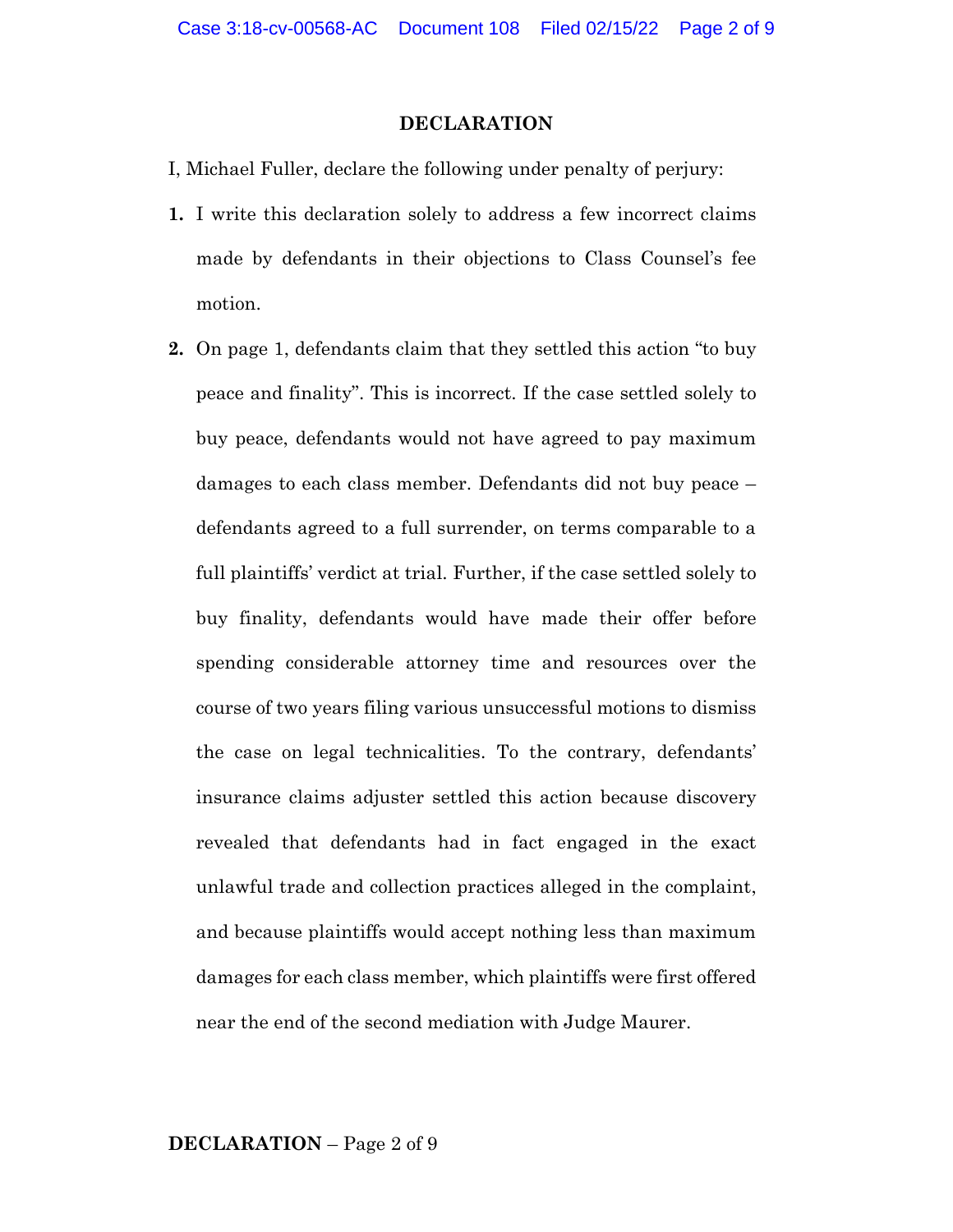**3.** On page 2, defendants claim that the parties' first mediation with Judge Maurer failed "because plaintiffs' counsel would not disclose their hours to date or hourly rate." This is incorrect. The first mediation failed because defendants failed to offer to pay maximum damages for each class member. Plaintiffs provided estimates of their attorneys' hours and rates to Judge Maurer, and also to defendants, but plaintiffs would not negotiate fees until relief for the class was secured. Because defendants would not agree to pay maximum damages for each class member at the first mediation, plaintiffs would not agree to negotiate fees, and so the mediation failed. I have experience negotiating well over a dozen consumer class action cases in mediations in various jurisdictions across the Country. I have never experienced a defendant so stubbornly insist on negotiating fees before substantive relief for the class as the defendants did in the first mediation in this case. It did not appear to me that insurance company's claims adjuster had any actual experience negotiating class action cases, ever. If they had, they would have known that negotiating fees before securing relief for the class, while not illegal, certainly creates an appearance of impropriety, and of possible collusion (both to the Court, to the class members, and to any professional objectors who may be monitoring the case), and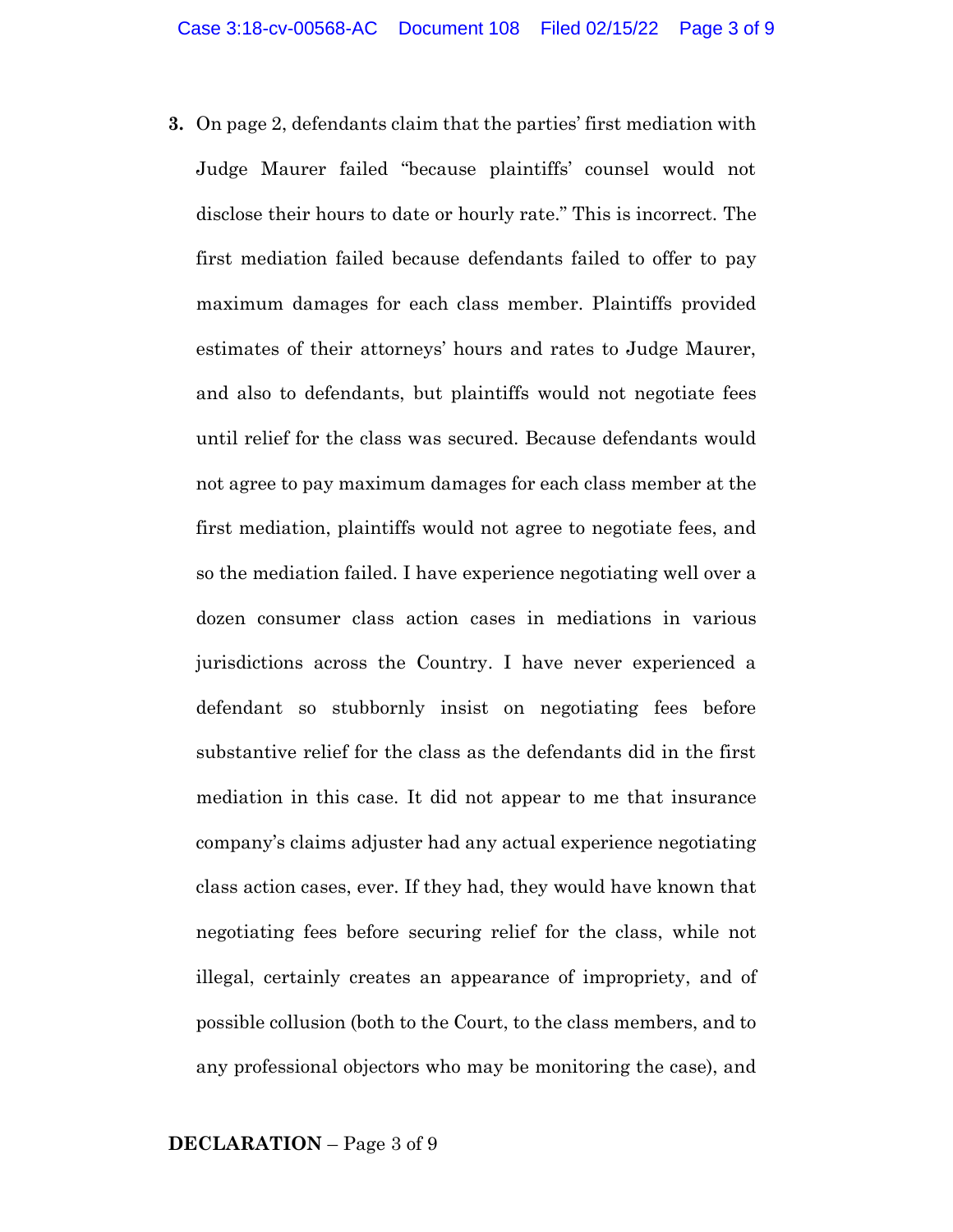has, in some circumstances, created ethical issues and conflicts for the lawyers involved. I can certainly understand the desire of a claims adjuster to know with certainty what amount of fees will be paid by the insurance company, prior to agreeing to substantive relief for the class. So too would plaintiff lawyers desire to know with certainty what amount of fees will be paid, prior to agreeing to prosecute and fund a consumer protection class action on pure contingency. Regardless, as fully explained in plaintiffs' reply. ethical class action lawyers do not negotiate fees before obtaining fair relief for the class they purport to represent. This ethical principle was taught to me by my attorney mentor, David Sugerman, and is an ethical principle I teach as a supervising attorney and adjunct professor, and it is an ethical principle I adhere to in my practice as a class action lawyer. It would certainly be more profitable to begin negotiating my own fees before relief for the class is secured – but consumer protection work is not done for profits. Consumer protection work is done to protect consumers, and as soon as the defendants in this case agreed to provide full and fair relief for the class at the second mediation, the case settled, with only the issue of fees remaining to be negotiated. Though defendants agreed to pay reasonable attorney fees to class counsel, defendants did not once ever make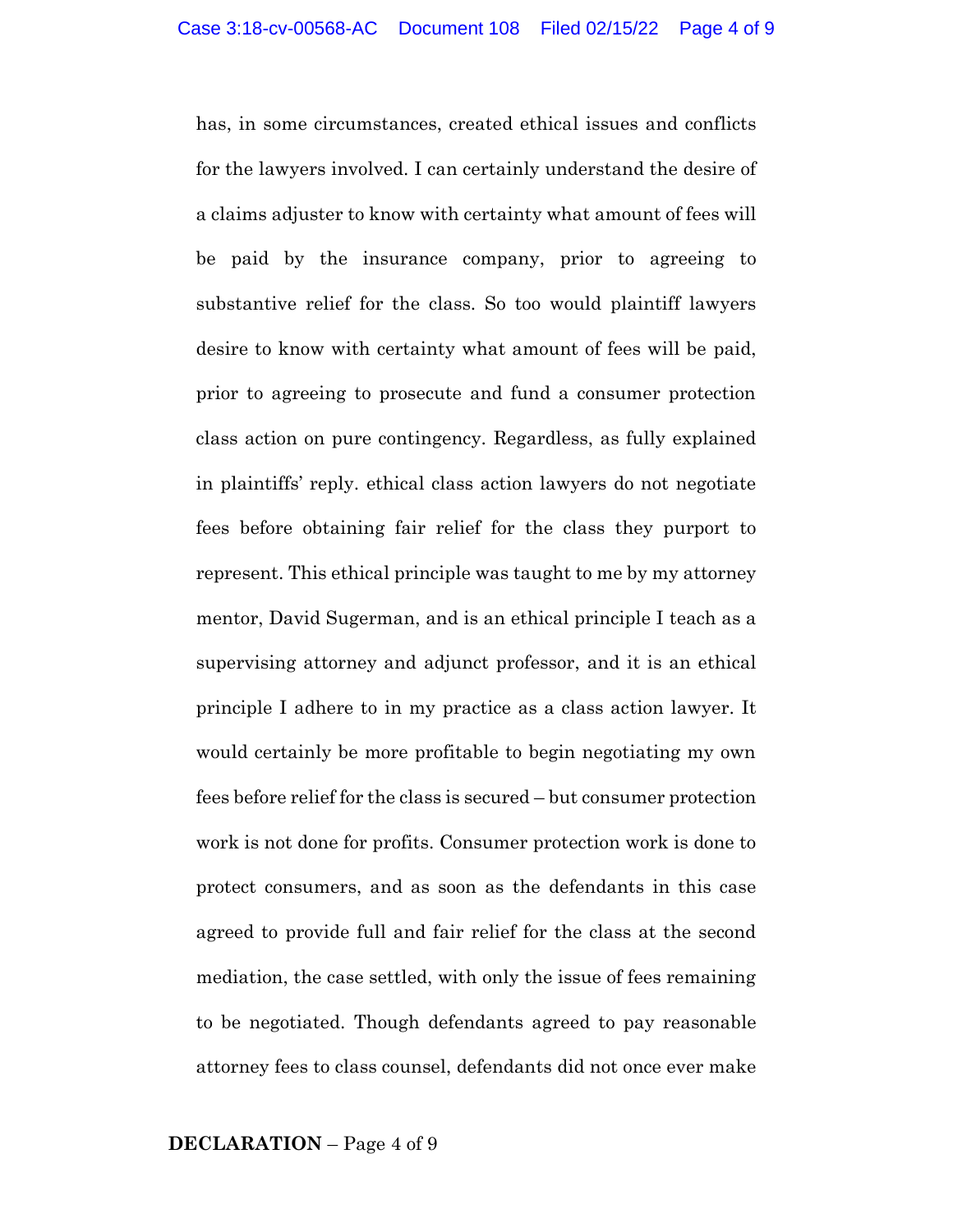even a single offer to settle attorney fees after the second mediation. Instead, defendants opted to allow the Court to decide, subject to their objections, which was their right, and is mandatory in a class action settlement in any event.

**4.** On page 3, defendants attack the reasonableness of time plaintiffs' attorneys reasonably expended prosecuting the case in litigation. Defendants' attack on the reasonableness of plaintiffs' time incurred resumes on page 10. In all fairness, and only because defendants opened the door to the issue, the Court should not find defendants' estimations and augments persuasive as to the time necessary to reasonably expend in litigation and in preparation for motions practice. The choice of defendants' claims adjuster to limit the amount of time defense counsel could invest in this case resulted in unfortunate consequences and setbacks for defendants, both at oral argument, and later when the Court ultimately rejected all defendants' various legal attempts to have the case dismissed. As shown below, defendants' claims adjuster saved time by failing to compensate defendants' counsel the time needed to read or brief the most relevant controlling Ninth Circuit opinion that was key in disposing of defendants' entire *Rooker-Feldman* argument. A true and correct copy of the entire hearing transcript is attached for the record.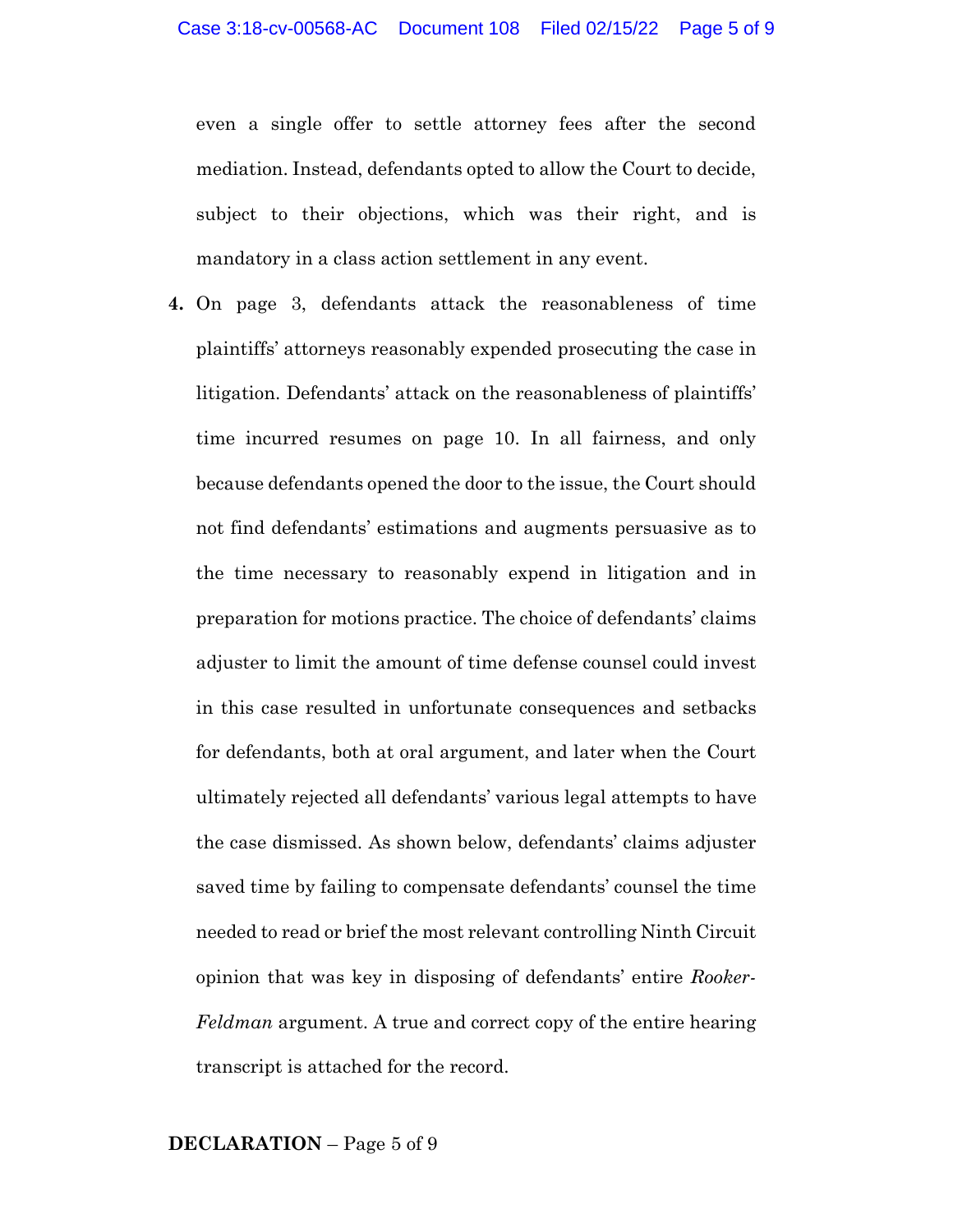#### Case 3:18-cv-00568-AC Document 108 Filed 02/15/22 Page 6 of 9

THE COURT: Only if there is anything more you wanted 9 to say about Bell. I appreciate you say you haven't read it,  $10$  $11\,$ so so be it. 12 MS. XU: There were a lot of cases cited.  $\mathsf{T}$ 13 certainly can't --14 I just don't understand why people didn't THE COURT: 15 cite the most current and relevant Rooker-Feldman case from the Ninth Circuit. They cited it, and you didn't respond to it. 16

THE COURT: The Bell v. City of Boise case, isn't 5 6 that the most recent decision from the Ninth Circuit in  $\overline{7}$ explaining what those terms mean? 8 MS. XU: Your Honor, if you wish, I'm certainly happy 9 to go back and review that case and submit supplemental 10 briefing to either apply or distinguish it.

Preparation takes time, litigation takes time. In light of the results achieved in this case, not only substantively, but in motions practice, the Court should not find persuasive defendants' attacks on the amount of time plaintiffs' counsel decided to spend to prepare for and otherwise prosecute this case. The use of three lawyers with different specialties and skill sets, to represent a class over 200 low-income consumers is not unreasonable, and is consistent with the consumer class cases I've worked on throughout the Country, including the CenturyLink and Sonic Drive-In class action cases listed in my CV, where I was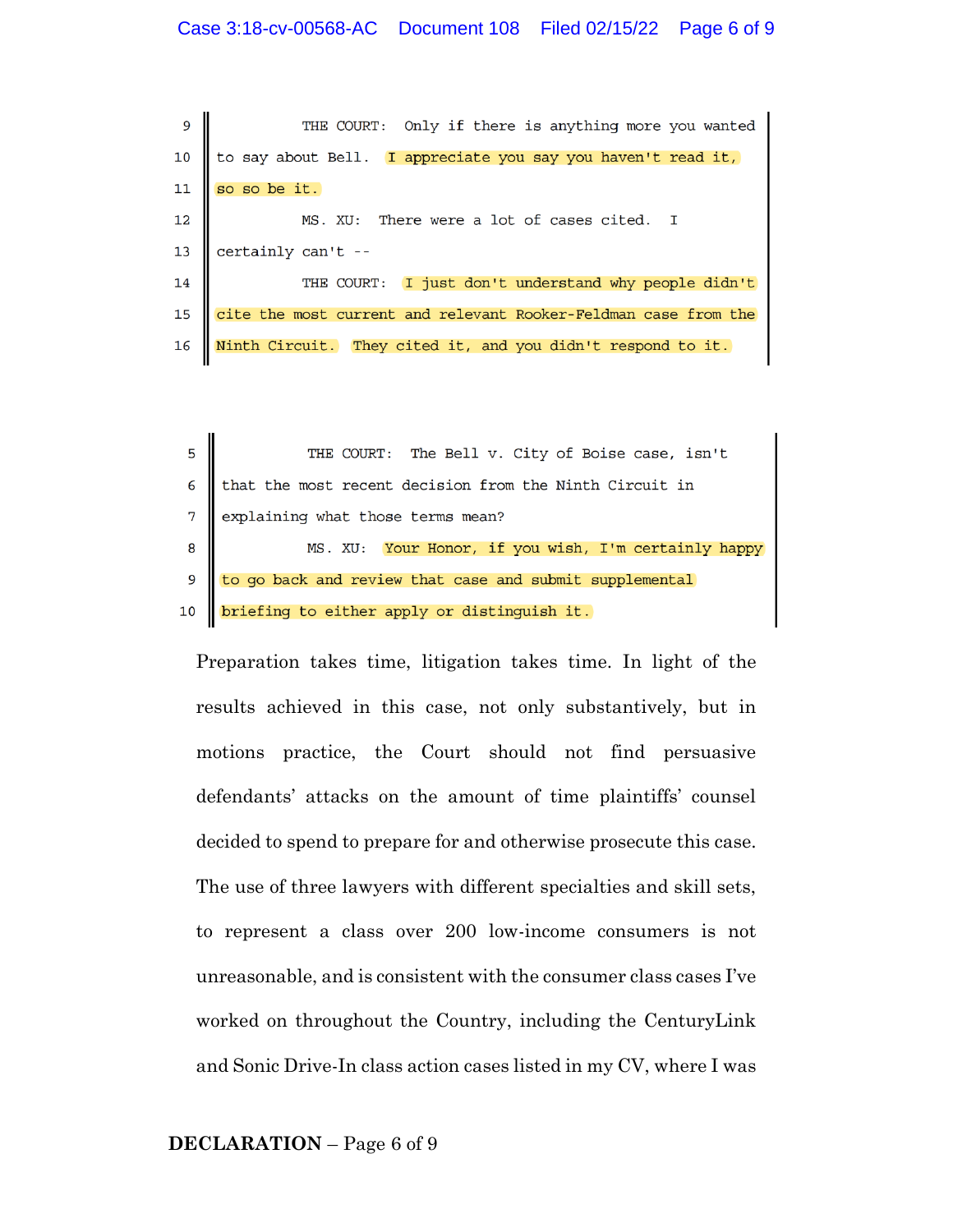selected by the Court as one of several dozen lawyers appointed to represent the interests of a large class of consumers.

- **5.** On page 9, defendants question why the income level derived from the practice of law is relevant to a lawyer's skill, experience, and reputation. As explained in detail in my prior declaration, the level of income an attorney derives from the practice of law is not a novel factor – it is one of the first factors assessed in the OSB economic survey of attorney fees and billable rates. Because it's still possible that a lawyer of average skill, experience, and reputation may nonetheless derive income from the practice of law near the 95% percentile, I also included a recent professional services agreement showing that my market rate – the rate I am actually hired and paid for consumer litigation, is also near the 95% percentile.
- **6.** On page 13, defendants conclude with the unsupported allegation that the litigation was "unnecessarily prolonged" by plaintiffs' "unreasonable refusal to provide basic information". This is incorrect. Plaintiffs provided good faith estimates on multiple occasions, both to defendants, and to the mediator, and the case settled as soon as defendants agreed to provide maximum relief to the class, prior to the negotiation of fees. Notwithstanding defendants' unsupported recollection of events in their objections,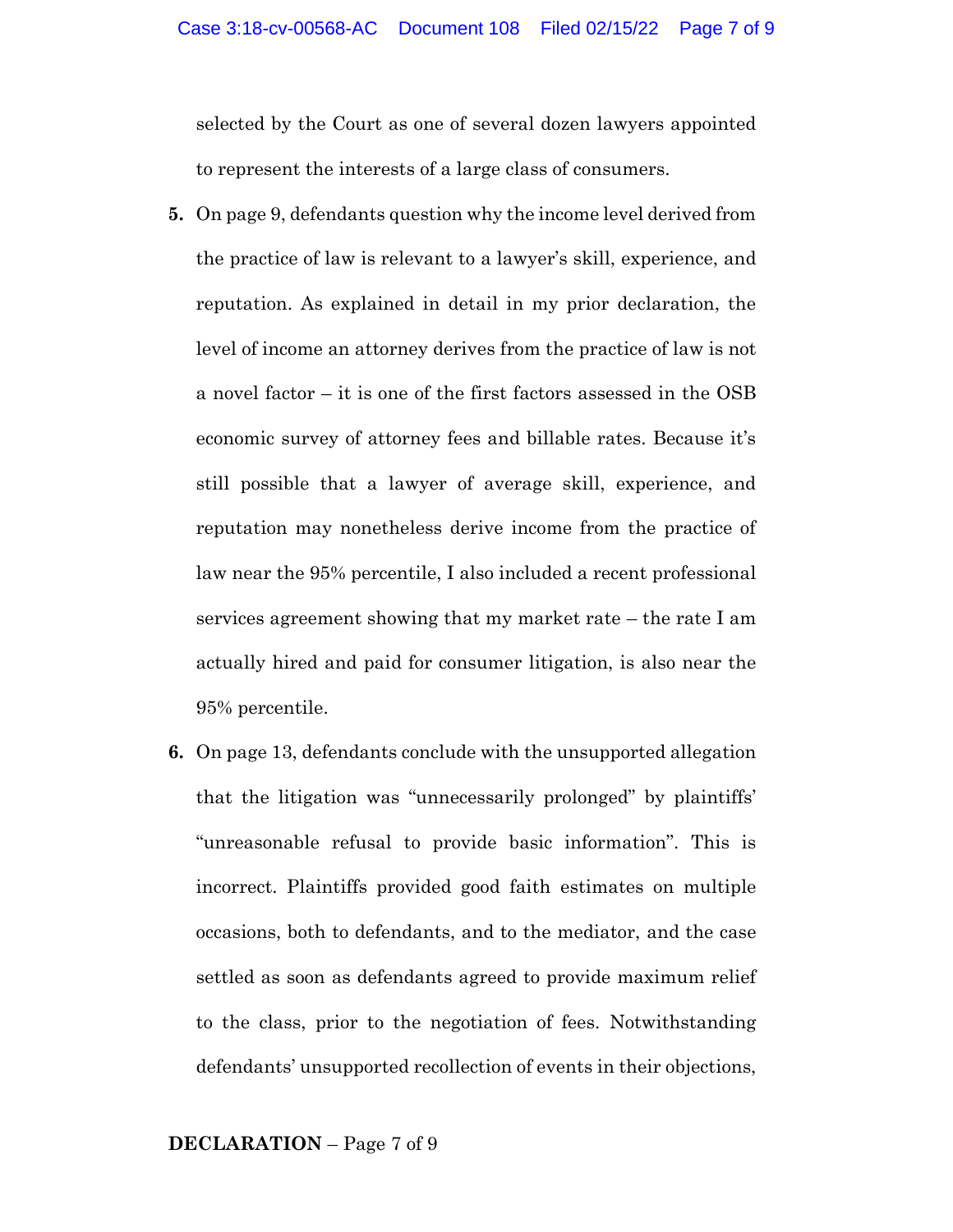defendants simply never agreed to provide maximum relief to the class *prior* to the negotiation of fees and not conditioned on an agreement on fees, not before the first mediation, not during the first mediation, or after that mediation It simply never happened, until near the end of the second mediation.

**7.** I know the facts I am testifying about based on my personal knowledge. Under 28 U.S.C. § 1746, I declare under penalty of perjury that this declaration is true and correct.

February 15, 2022

# **RESPECTFULLY SUBMITTED,**

s/ Michael Fuller **Michael Fuller, OSB No. 09357** Of Attorneys for Plaintiffs